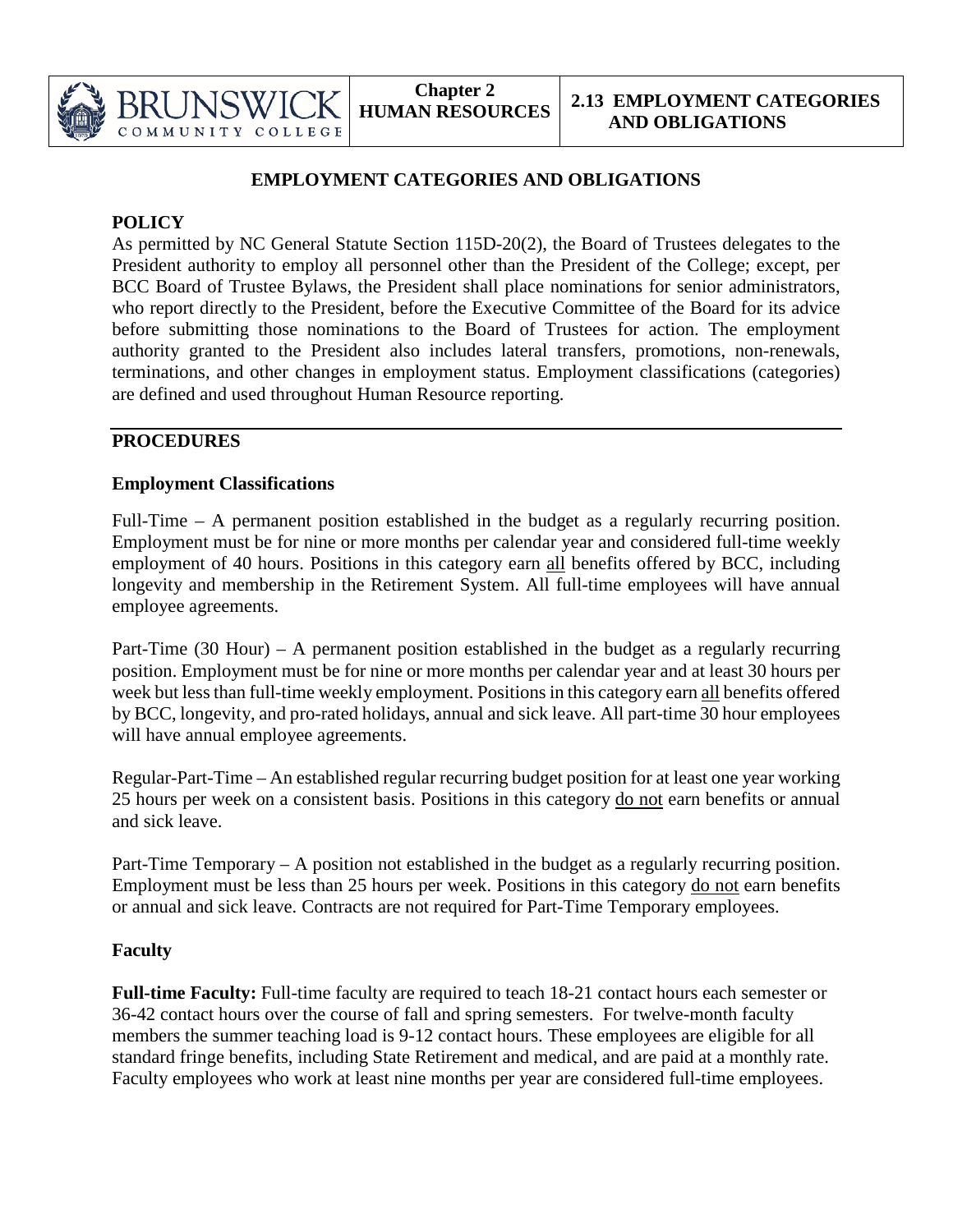

**Full-time Term Instructors:** These faculty are responsible for teaching a full course load as any other full-time faculty member. They are paid by the month and are given work contracts that are nine months or less. Term contracts are evaluated for continuance or conversion to a regular contract based on course and department demands, College needs, and financial feasibility. As full-time employees, these individuals are all standard fringe benefits.

Part-time Faculty Members: Part-time faculty members employed by BCC are contracted to teach a specified number of contact hours per semester. The contracted remuneration per course taught covers direct instructional contact hours and, depending on the instructional category, indirect instructional activities such as class preparation and grading, including one office hour per week per contracted course.

**Curriculum Adjunct Instructors**: Adjunct Instructors are responsible for teaching an entire course, including lab/clinical hours. They are paid by the week, month, or course and are not eligible for standard fringe benefits. The maximum Part-time curriculum adjunct faculty load is 12 contact hours.

**Curriculum Adjunct Clinical/Lab Instructors:** Responsible for conducting only the lab/clinical portion of a course or program. They are paid by the hour, week, month, or course and are not eligible for standard fringe benefits. The maximum part-time curriculum adjunct faculty load for clinical/lab instructors is 12 contact hours.

**Part-time Continuing Education Instructors:** Occupational Extension Instructors are responsible for teaching all or part of a course, including lab, clinical, or hands-on instruction. They are paid by the hour, week, month, or course, and are not eligible for standard fringe benefits.

**College and Career Readiness Instructors**: These instructors are responsible for teaching an entire course or part of a course, including labs. Unless designated as 30 hour employees, they are paid by the hour, week, month, or course, and are not eligible for standard fringe benefits. The maximum part-time instructor work load in Continuing Education is 25 hours per week and are not eligible for standard fringe benefits.

#### **STAFF**

**Full-time Staff:** The normal work load for a staff member is 40 hours a week. Staff members may be expected to work irregular hours or during the weekend. These employees are eligible for all standard fringe benefits, including State Retirement and medical, and are paid at a monthly rate. Full-time employees that work less than a 40-hour work week will have pro-rated vacation and sick leave benefits.

**Part-time Permanent Staff:** Part-time permanent staff may be employed for no more than 25 hours per week. This limit of 25 hours per week includes all employment by any and all divisions of the College. Any exception to these work hours must be approved by the area Vice President